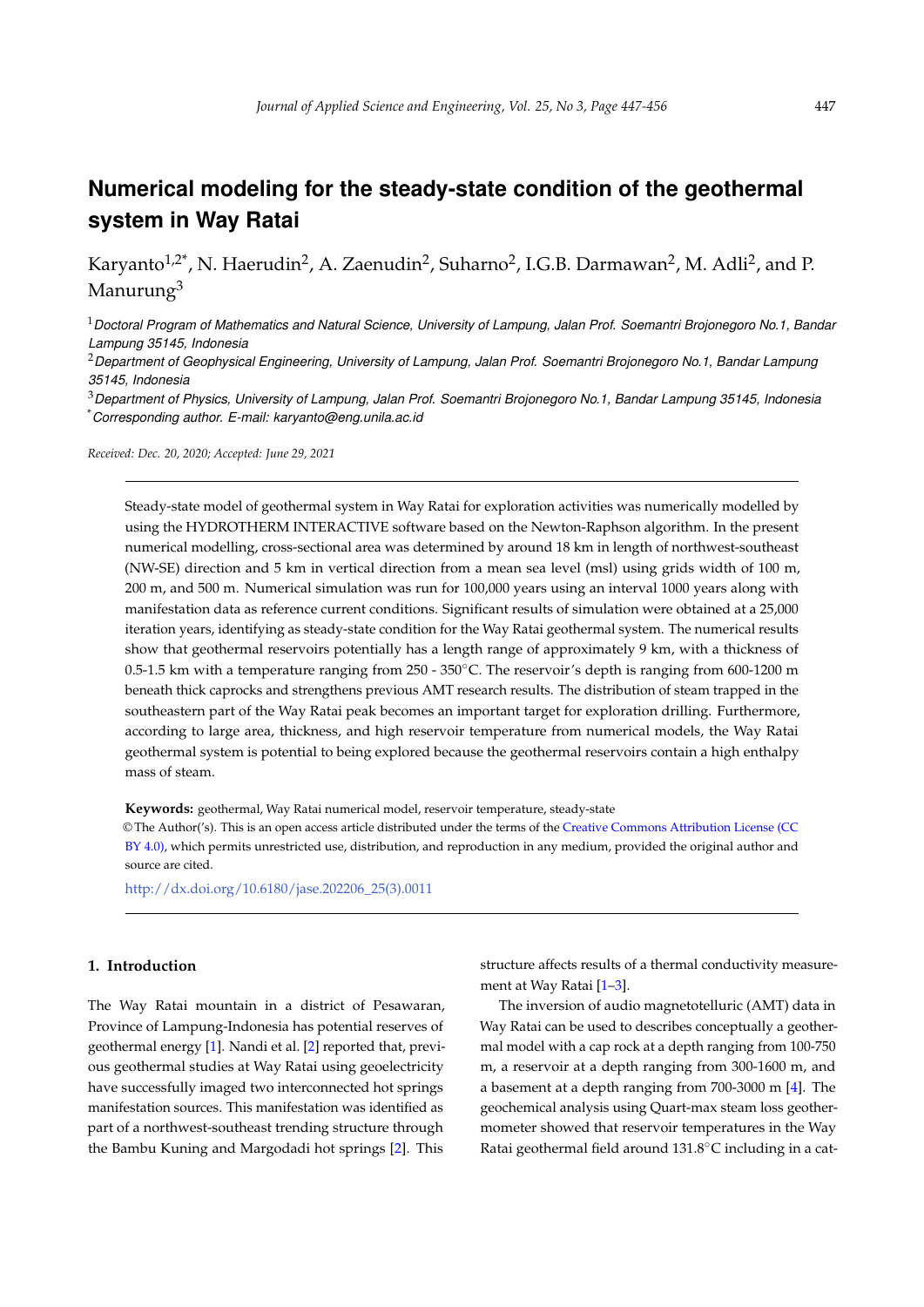egory of liquid-dominated system [\[5\]](#page-8-4). In a recent years, a numerical model is widely used as an indispensable tool for investigating magmatic-hydrothermal systems [\[6\]](#page-8-5), but it has never been done in Way Ratai.

Numerical models can be used to improve the previous conceptual and numerical geothermal model [\[7](#page-8-6)[–9\]](#page-8-7), to verify the heat transport system of the geothermal [\[10\]](#page-8-8), and even simulate the productivity of geothermal reservoirs [\[11](#page-8-9)[–13\]](#page-9-0). Numerical simulation of results can be used to describe the hydrothermal fluid flow mechanism and to calculate geothermal fluids' mass and enthalpy [\[14\]](#page-9-1). In addition, simulation results can predict heat flow, background temperature distribution, and mass flux patterns in geothermal reservoirs for the next few years [\[15\]](#page-9-2).

Therefore, we used a numerical method to simulate geothermal activities condition at Way Ratai field and additionally to improve the conceptual model in our previous study [\[4\]](#page-8-3). Both hydrothermal fluid flow model and heat energy transfer model in the Way Ratai geothermal system are modeled by combining previous research data and primary measurement data in the field to obtain geothermal system. In the absence of exploration well data in Way Ratai geothermal field, the steady-state condition was approached by using the surface manifestation conditions data at the Margodadi [\[16\]](#page-9-3).

HYDROTHERM software is widely used as geothermal modeling code, and computationally performed by using structured grids based on a finite difference approach due to an easy-to-use interface and model workflow. In addition, simulation results can describe multiphase groundwater flow conditions and thermal energy/heat transport with supercritical conditions of steam temperatures up to 1200◦C and pressures up to 1000 MP*<sup>a</sup>* [\[6,](#page-8-5) [9,](#page-8-7) [17](#page-9-4)[–19\]](#page-9-5). This software uses the Newton-Raphson algorithm for non-linear differential systems and Slice Successive Over Relaxation (SSOR) and Generalized Minimum Residual (GMRES) for linear systems.

Another features of HYDROTHERM enable to combine interactively a graphical user interface (GUI) known as the HYDROTHERM INTERACTIVE (HTI). HYDROTHERM is open source based software on Fortran90 to employ a dynamic allocation of arrays [\[20\]](#page-9-6). Therefore, we use HY-DROTHERM INTERACTIVE to model the steady-state condition of the geothermal system in Way Ratai and provide estimation values of the Way Ratai geothermal energy reserves for improvement thermal exploration and science status. In addition, the right rock parameters and numerical models, simulating hydrothermal fluid flow and heat energy transfer close to the Way Ratai geothermal field's actual conditions were investigated.

# **2. Geological Condition of Way Ratai**

The geological map of the research area, shown in Fig. [1](#page-2-0) , rocks are dominated by-production of young volcanoes (Qh*y*) consisting of lava (andesite-basalt), breccias, and tuff; there is also alluvium  $(Q_a)$  which a typical rock of contains gravel and sand. Holocene age of clay and peat are the Hulusimpang (Tomh) formation consisting of basalt andesite lava, tuff, and altered volcanic breccias with limestone dating Oligocene - Early Miocene.

The Sabu Formation (T*pos*) consisting of conglomerate breccias with sandstones of the Paleocene - Oligocene age, meanwhile, the Kantur Formation (T*mpk*) consisting of tuffit and claystone with a mixture of the carbonate and sandstones of the Late Miocene - Pliocene age. The oldest formation is Menanga Formation (Km) consisting of shale and claystone with basalt, chert, and limestone inserts at the early Cretaceous period [\[16\]](#page-9-3) as shown in Fig. [1.](#page-2-0)

The fault structure in the Way Ratai geothermal field and its surroundings are dominated by fault structures trending northwest-southeast and northeast-southwest and strongly suspected to be normal faults and part of the Sumatra fault system [\[16,](#page-9-3) [21\]](#page-9-7). In addition, typical two normal fault structures mentioned above (Fig. [1\)](#page-2-0) in the investigation area can be identified by using main northeast-southwest and northwest-southeast trending lineaments. The normal fault formation mechanism was generated from a tensile force (extension) and tends to create a reasonable wide-open space.

Therefore, its presence is necessary to support high permeability of rocks in the Way Ratai geothermal reservoir zone. Therefore, the formation of fault structure become an important discussion, especially for normal fault structures trending northeast-southwest, normal faults trending northwest-southeast, and lineages estimated which significantly affect the geothermal prospect zone in Way Ratai, as shown in Fig. [1.](#page-2-0)

#### **3. Materials and Methods**

HYDROTHERM software uses two mathematic equations for simulation the flow and transfer processes of fluid. Equation [1](#page-1-0) was used for the determination of the groundwater flow based on water mass conservation in volume elements and Darcy's law for multiphase flows in the porous medium [\[13,](#page-9-0) [20\]](#page-9-6).

<span id="page-1-0"></span>
$$
\frac{\partial}{\partial t} \left[ \phi \left( \rho_w S_w + \rho_s S_s \right) \right] - \nabla \cdot \frac{\mathbf{k} k_{rw} \rho_w}{\mu_w} \left[ \nabla p + \rho_w g \hat{\mathbf{e}}_z \right] \n- \nabla \cdot \frac{\mathbf{k} k_{rs} \rho_s}{\mu_s} \left[ \nabla p_g + \rho_s g \hat{\mathbf{e}}_z \right] - q_{sf} = 0
$$
\n(1)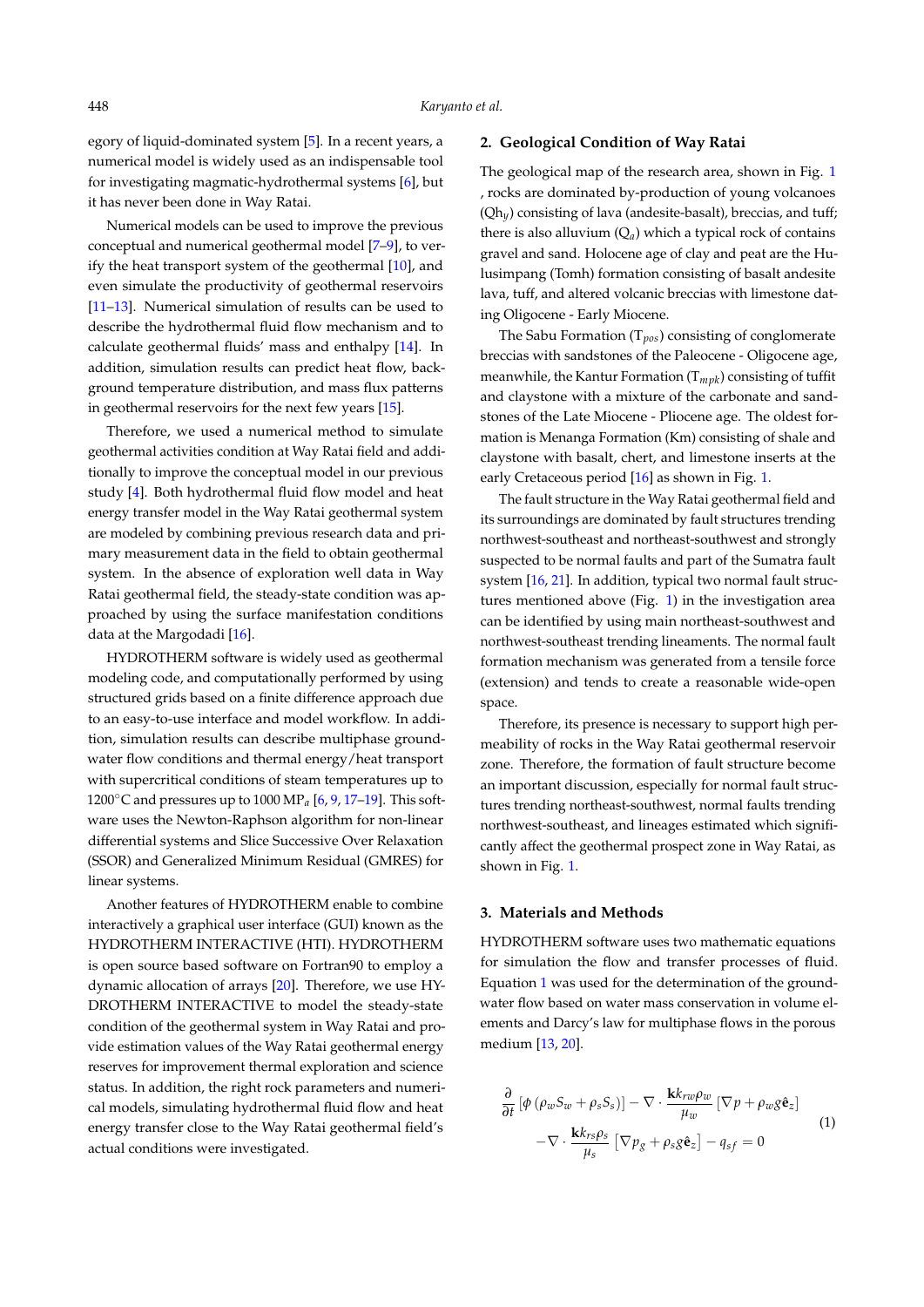<span id="page-2-0"></span>

**Fig. 1.** Map of the regional geological conditions of Way Ratai and the location of surface manifestations. Dashed red-lines are showing a cross-section of simulation model used from modification of the regional geological map of Tanjung Karang [\[16\]](#page-9-3)

where *t* is the time (s).  $\phi$  is the porosity.  $\rho_w$  and  $\rho_s$  are the fluid density (kg/m3), and  $S_w$ ,  $S_w$  are water saturation (subscript of w and s are phase of water and phase of steam, respectively). **k** ,  $\hat{\mathbf{e}}_z$ ,  $g$ ,  $\nabla$  and  $q_{sf}$  are the porous-medium permeability tensor (m<sup>2</sup>), unit vector in the z-coordinate direction, gravitational constant (m/<sup>2</sup>), spatial gradient  $(m<sup>-1</sup>)$ , and flow-rate intensity of a fluid-mass source (kg/sm<sup>3</sup> ), respectively. Furthermore, k*rw*, k*rs* and *µw*,*µs* are the relative permeability and viscosity (Pa-s) in the phase of water (*w*) and steam (*s*), respectively. Meanwhile, *p* is the fluid pressure in the liquid phase  $(P_a)$ , and  $p_g$  is the fluid pressure in the gas phase (P*a*).

The pore velocity is determined from Darcy's law for the water component given in the equation [2.](#page-2-1)

<span id="page-2-1"></span>
$$
\mathbf{v}_p = \frac{\mathbf{k}k_{rp}}{\phi s_p \mu_p} \left[ \nabla p + \rho_p g \hat{\mathbf{e}}_z \right]
$$
 (2)

Where  $\mathbf{v}_p$  is the interstitial or pore velocity vector for water in phase p of water (*w*) and steam (*s*) (m/s). Furthermore, the heat transfer equation is based on the enthalpy's conservation in both phases, the liquid phase, and the solid phase. The enthalpy value is generated as the derivative of the internal energy and flow energy using equation [3](#page-2-2) [\[20\]](#page-9-6).

<span id="page-2-2"></span>
$$
\frac{\partial}{\partial t} \left[ \phi \left( \rho_w h_w S_w + \rho_s h_s S_s \right) + (1 - \phi) \rho_r h_r \right] - \nabla \cdot K_a \text{IVT} \n+ \nabla \cdot \phi \left( S_w \rho_w h_w \mathbf{v}_w + S_s \rho_s h_s \mathbf{v}_s \right) - q_{sh} = 0
$$
\n(3)

where *h*, *hr*, *ρr*, and *Ka* are the specific enthalpy of fluid phase (J/kg), specific enthalpy and density of the porousmatrix solid phase (J/kg and kg/m<sup>3</sup>), and effective thermal conductivity of the bulk porous medium ( $W/m°C$ ) respectively. Moreover, **I** , *T* and q*sh* are the identity matrix of rank 3, temperature ( $°C$ ) and the flow rate intensity of an enthalpy source  $(W/m^3)$ , respectively. All phase is subscript by (*w*) for water (liquid phase) and (*s*) for steam phase (gas phase, vapour phase) [\[20\]](#page-9-6).

#### **3.1. Grid domain and boundary conditions**

In order to determine rock parameters as input data in HYDROTHERM INTERACTIVE software, the first step was done to create an incision profile/cross-section. The cross-section was created by using northwest-southeast and crosses the peak of Mount Ratai (see in Fig. [1\)](#page-2-0). This path passed through the geothermal manifestations in the Margodadi area.

We chose this cross-section because the hot water manifestation position was used as reference data to release hot fluid or the outflow zone from the geothermal system in Way Ratai. The cross-section length is 18 km, starting from the northwest to the southeast of Mount Ratai. This cross-section is then used to create a domain area in the HYDROTHERM INTERACTIVE software with a depth of up to 5 km. The initial model was built for numerical simulation using confined groundwater flow, weighting using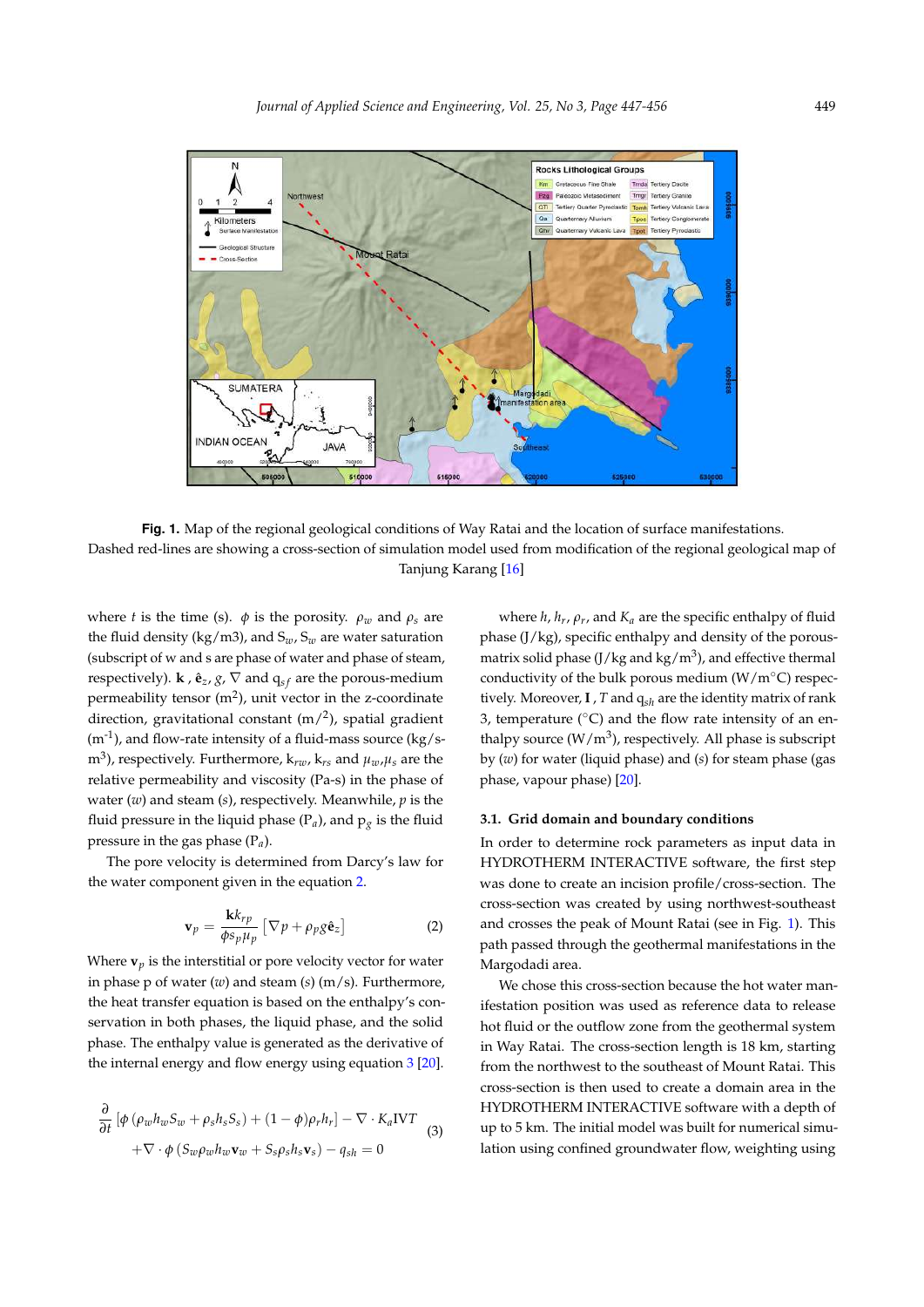the upstream formula (threshold value  $2 \times 10^{-4}$ ), and fluid source using enthalpy.

The relative permeability function used a linear type with a residual saturation of water of 0.3 and steam is 0. The initial pressure condition uses normal surface atmospheric pressure  $(1.013 \times 106 \text{ P}_q)$ . In contrast, the initial temperature was determined by trial and error by consideration heat source temperature of 1000◦C, and the maximum surface temperature was 30◦C. For mass balance and energy balance convergence parameters from the Newton-Raphson technique, respectively use the values of  $1 \times 10^{-12}$  $\rm g$  / s.cm $^3$  and 0.01 erg / s.cm $^3$ . The solver technique only used the direct band linear equation.

The boundary conditions used in the simulation model are shown in Fig. [2.](#page-4-0) The surface area is limited by the same temperature and pressure conditions as the value of the initial condition (ICV) symbolized by the blue line, except in the Margodadi manifestation area. There are no limiting conditions given in the Margodadi manifestation area (symbolized by a line marked in gray) so that the fluid flow rate can flow into this area. This setting is following the conditions in the field where the hot fluid appears on the surface as a manifestation of hot springs as a field reference. For the lower layer of the initial model, a basal heat flux value is 100 mW/m<sup>2</sup> and is symbolized by a yellow line. The initial value condition is determined by using combination from literature data [\[7,](#page-8-6) [8,](#page-8-10) [12,](#page-9-8) [17\]](#page-9-4).

The entire cross-section profile for modeling using a data grid with width of 0.1 km, 0.2 km, and 0.5 km is displayed in Fig. [2.](#page-4-0) The dense grid is focused on the heat source and the peak of Mount Ratai, and the Way Ratai geothermal manifestation area. The tightest grid, especially on the surface, is intended to get a sharper and more detailed simulation data resolution. This grid is related to the geothermal system's characteristics, and the main targets are geothermal reservoir and clay cap. Besides, the development of exploration wells before exploitation focus on near-surface hot fluids. It is important to know the groundwater movement as a recharge system for the geothermal reservoir's fluid area.

# **3.2. Input parameters of Hydrotherm Interactive**

Both secondary data from literature [\[7,](#page-8-6) [8,](#page-8-10) [12,](#page-9-8) [17\]](#page-9-4) and the results of primary field measurements as, the input parameters for numerical simulations are presented in Table [1.](#page-4-1)

All parameters are inputted into the system by consideration of the geological profile from field observations and regional geological maps which the results simulation of geological profile model is shown in Fig [3.](#page-4-2)

In the geological model's cross-section, as shown in Fig. [3,](#page-4-2) the Quaternary volcanic lava (Qhv) is the youngest rocks as the top layer and symbolized by a pinkish color. This rock is volcanic products resulted from the latest eruption of the young caldera of Mount Ratai. Meanwhile, the yellow layer is Tertiary volcanic lava (Tomh) formed beneath the layer of Qhv and spreading to the southeast of Mount Ratai which later those layers can be identified. This layer is known as a product of old volcanism originating from the Gebang caldera or the old caldera of Mount Ratai.

Bedrock formed at basement, according to the distribution of this rock on the regional geological map, it is spread from northwest to southeast of Mount Ratai. This bedrock is a metamorphic rock in a Paleozoic metasediment (Pzg) such as schist, as part of the Mount Kasih Complex rocks formation, as shown in Fig. [3.](#page-4-2) Furthermore, the heat source (volcanic conduit) estimated under Mount Ratai, show maximum temperature around 1000°C.

The flowchart for numerical method steps in the present study is displayed in Fig [4.](#page-5-0) The final model was determined by reflecting the Way Ratai geothermal system's steady-state conditions. At simulation stages, an analysis of the original manifestations' suitability is carried out by combination with field characteristics from previous studies as a reference [\[5,](#page-8-4) [16\]](#page-9-3). The simulation process was done by creating the domain and boundary conditions and by fixing the input parameters to produce a model that matches the reference data (Fig [4\)](#page-5-0).

### **4. Results and Discussions**

The numerical simulation process, which was run until reaching time of 100,000 years for describing a hydrothermal fluid flow pattern and heat transfer close to the actual known state, namely geothermal manifestations as a reference for current conditions. A 100,000-year iterations were result of trial and error in the simulation stage. In order to obtain flow patterns, simulation models were determined by using an interval time in year unit: 1,000, 5,000, 10,000, 25,000, 50,000 and 100,000 years as shown in Fig. [5.](#page-6-0)

The numerical simulation results on the mass flow rate of fluid show the Way Ratai geothermal reservoir's potential location around the slopes of Mount Ratai to the southeast. The heat distribution model analysis and the fluid's mass flow rate were carried out to determine the reservoir potential, namely the characteristics of the fluid's mass rate and the moving fluid mass temperature.

Fig. [5](#page-6-0) displays the simulation results of the fluid mass flow model of heat transfer in the Way Ratai geothermal field at an interval time ranging from 1000 to 5,000 iterations (Fig. [5\)](#page-6-0). Meanwhile, in the iteration period from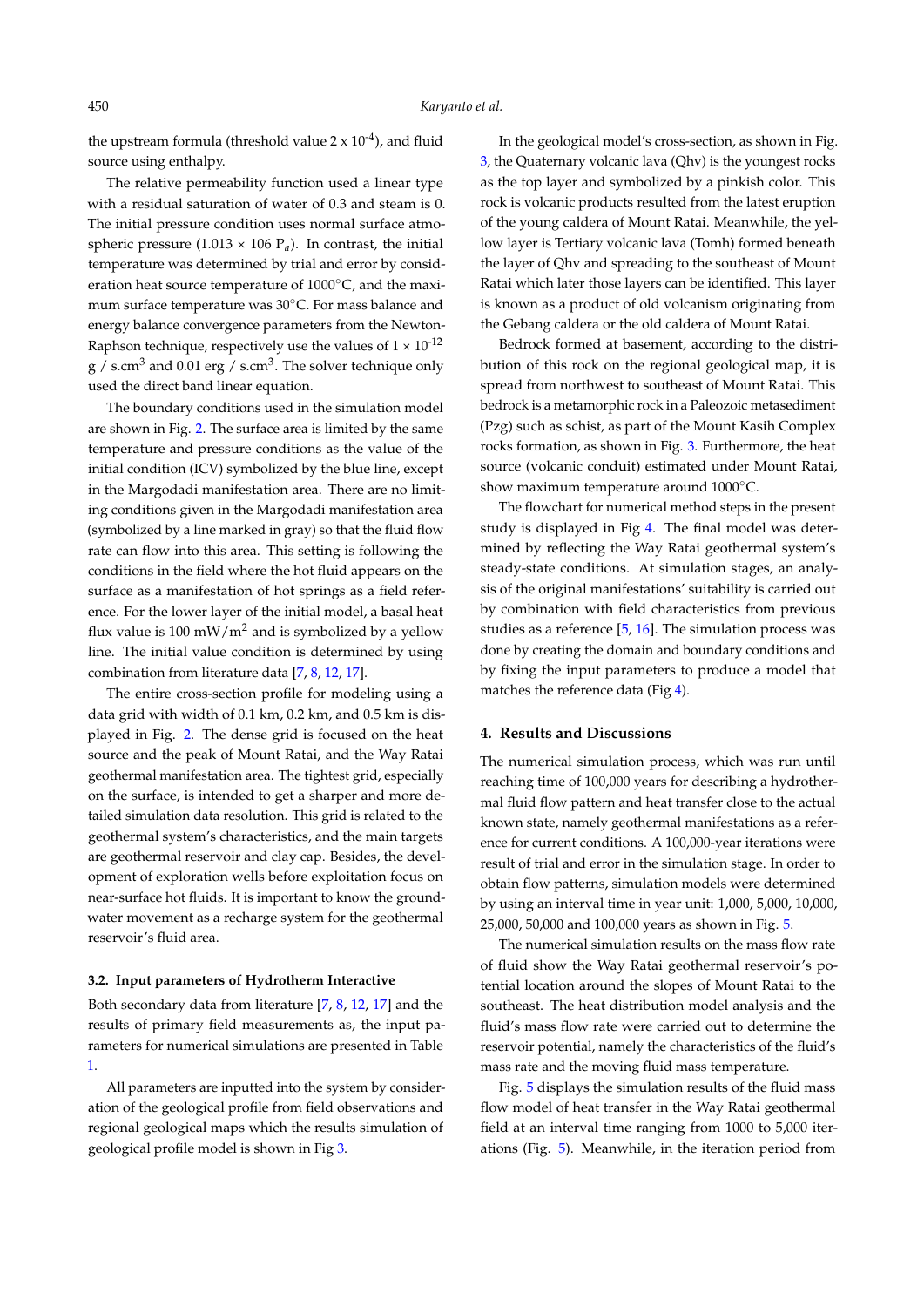<span id="page-4-0"></span>

**Fig. 2.** The grid domain and boundary conditions of the Way Ratai from a numerical simulation model.

<span id="page-4-1"></span>**Table 1.** Characteristic's rock data as input parameters for numerically predicting heat fluid transfer in Way Ratai geothermal field.

| Rock Unit                                      | Porosity | Horizontal<br>Permeability<br>(m <sup>2</sup> ) | Vertical<br>Permeability<br>(m <sup>2</sup> ) | Thermal<br>Conductivity<br>(W/m.K) | Specific<br>Heat<br>(J/kg.K) | Density<br>$(g/cm^3)$ |
|------------------------------------------------|----------|-------------------------------------------------|-----------------------------------------------|------------------------------------|------------------------------|-----------------------|
| Quaternary<br>Volcanic (Ratai<br>Andesite Qhv) | 0.12     | $1 \times 10^{-16}$                             | $1 \times 10^{-16}$                           | $\mathcal{L}$                      | 1083                         | 2.633                 |
| Tertiary Volcanic<br>(Gebang)<br>AndesiteTomh) | 0.12     | $1 \times 10^{-15}$                             | $1 \times 10^{-15}$                           | $\mathcal{L}$                      | 1083                         | 2.6                   |
| Basement (Schist                               | 0.01     | $1 \times 10^{-17}$                             | $1 \times 10^{-17}$                           | 3.5                                | 1000                         | 3                     |
| Pzg)<br><b>Heat Source</b>                     | 0.01     | $1 \times 10^{-22}$                             | $1 \times 10^{-22}$                           | 4                                  | 2000                         | 2.65                  |

<span id="page-4-2"></span>

**Fig. 3.** Geological profile model simplified in Way Ratai from numerical simulation.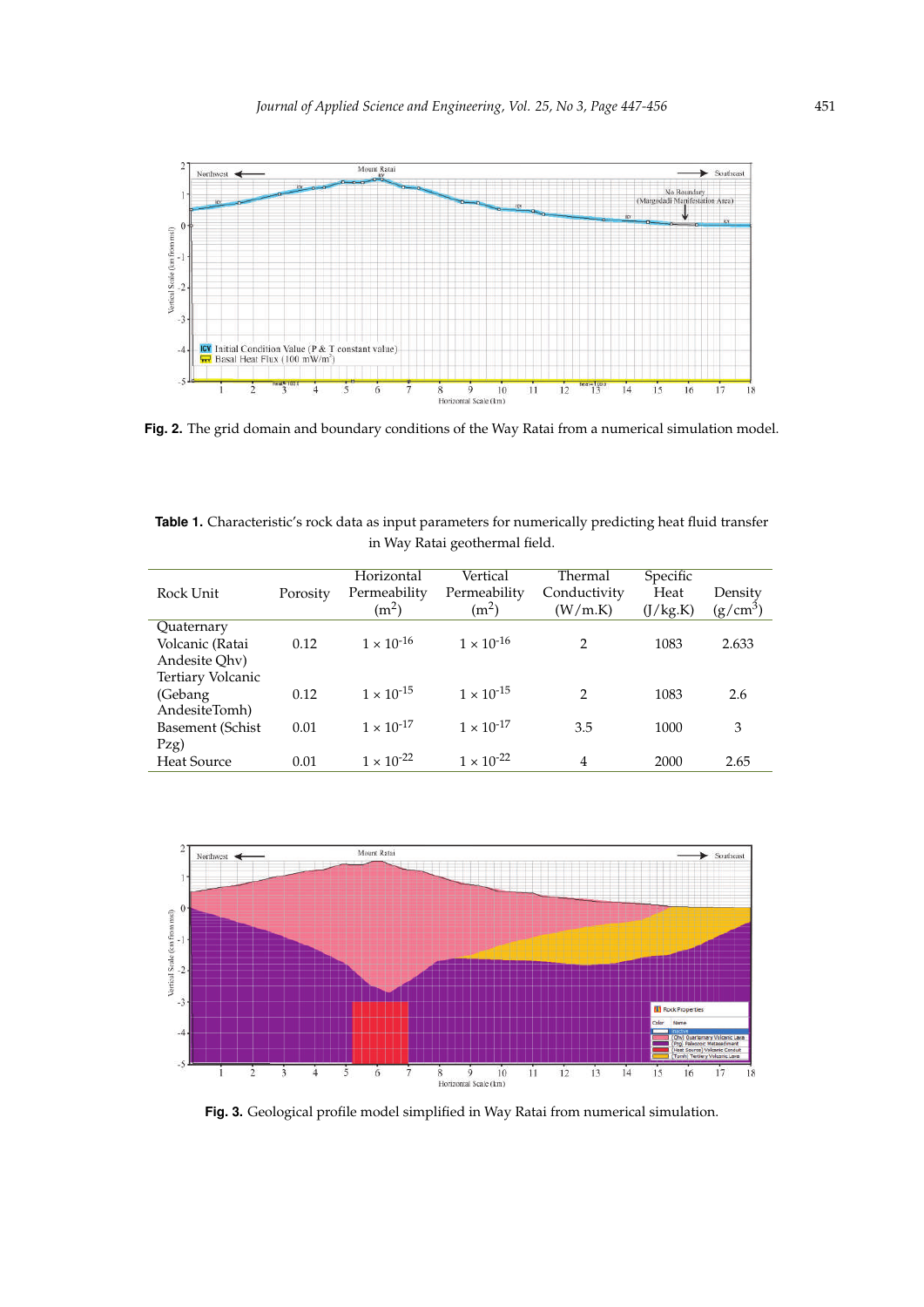<span id="page-5-0"></span>

**Fig. 4.** Flowchart showing step of processing activities and numerical simulation.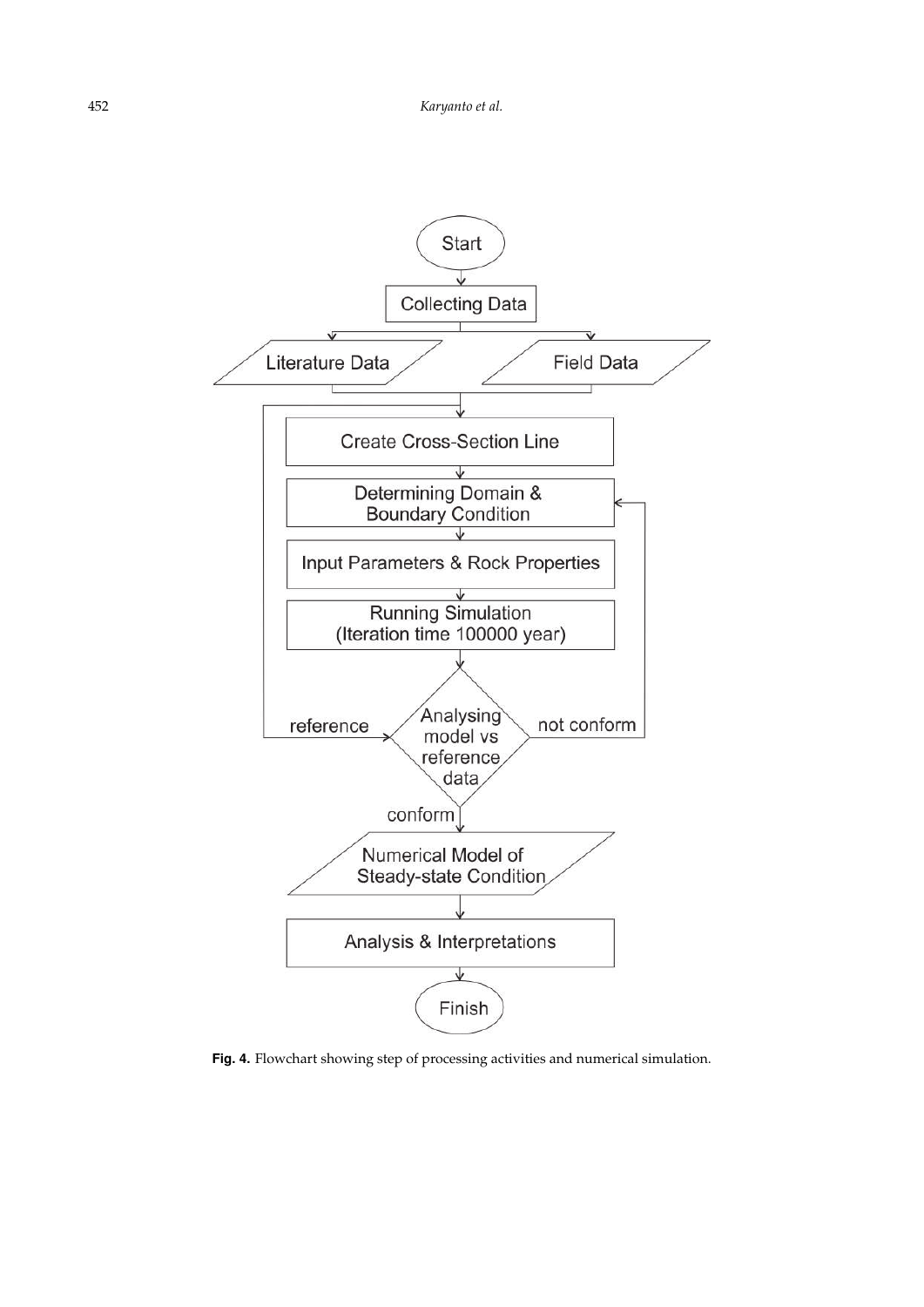<span id="page-6-0"></span>

**Fig. 5.** (a-f) the simulation results showing the numerical model of Way Ratai temperature reservoir using 1,000 to 100,000-year iterations.

50,000 to 100,000 years, the geothermal reservoir is slowly cooling. In the same condition, without the heat source's reactivation (magmatism), it is estimated that the temperature decrease when the heat source reaches at 200◦C in this model. This condition can causes a reduction in reservoir volume due to cooling due to recharge from meteoric water coming from the summit of Mount Ratai.

The simulation results for 25,000 iterations displayed in Fig. [6](#page-7-0) show a fascinating design. The hydrothermal fluid velocity movement model has similarities to the field conditions, especially about the existing surface manifestation conditions in the Margodadi manifestation area.

The mass flow rate model of water fluid at a temperature of 100◦C appears in the manifestation areas of Margodadi and the surrounding. Meanwhile, the field measurement temperatures was ranging from  $85 - 98^{\circ}$ C [\[16\]](#page-9-3). This temperature distribution pattern and mass flow rate are very likely to be interpreted as a current condition or a steadystate in a current Way Ratai geothermal field, as shown in Fig. [6.](#page-7-0)

The model produced from a 25,000 iterations shows the consistency of the mass distribution of the fluid vapor that does not reach the manifestation area or penetrate other surfaces, which are a consistent result to the actual field conditions in Way Ratai at the steady-state condition from this present study. According to simulation results in Fig.

[6,](#page-7-0) the geothermal reservoir potential has a length range of approximately 9 km, stretches horizontally from a point 3 km to a point 12 km in cross-section., with a thickness between 0.5 - 1.5 km.

The reservoir position is under Mount Ratai, which spreads to the northwest and southeast with a thicker spread in the southeast. The reservoir's depth from the surface ranges from 600 - 1200 meters with a reasonably thick cap rock. This reservoir potential modeling results are consistent with and reinforce with previous investigation using Audio Magnetotelluric (AMT) [\[4\]](#page-8-3).

Based on the model shown in Fig. [6,](#page-7-0) the reservoir fluid temperature range is between 250 - 350◦C. The type of fluid filling the reservoir is estimated in the model to be the dominant of water in the two-phase zone. This result is significantly different from previous geochemical studies, which estimate reservoir temperatures around 131.8<sup>°</sup>C [\[5\]](#page-8-4). The difference in reservoir temperature values cannot be ascertained whether it is related to weaknesses in the numerical model or the geothermal calculation of geochemical data.

Without exploration well data, the certainty of reservoir temperature cannot be confirmed. However, this study's numerical model is quite certain about the alignment of the reservoir dimensions with AMT data and the alignment with surface manifestations. The confidence in this model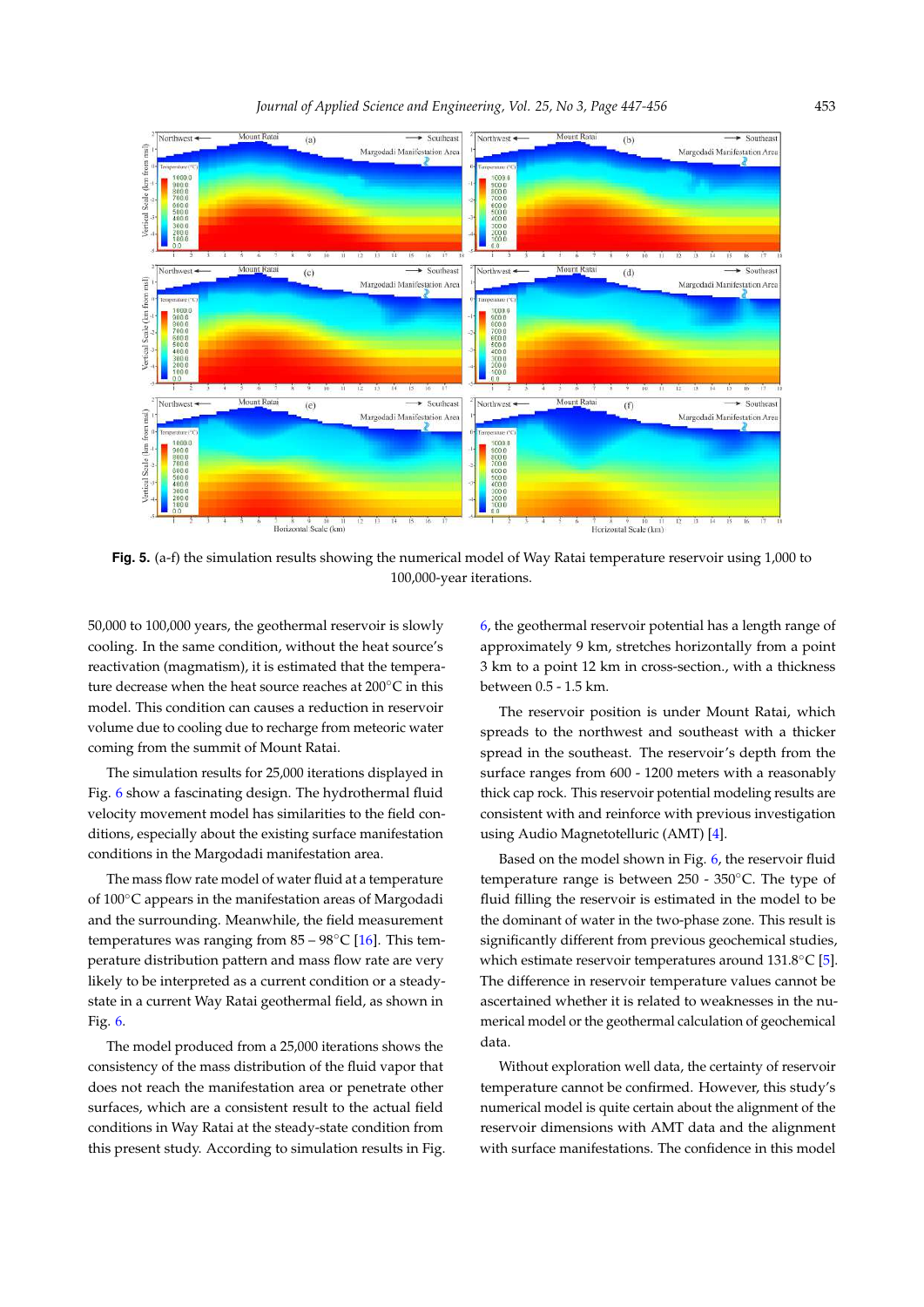<span id="page-7-0"></span>454 *Karyanto et al.*



**Fig. 6.** Model of liquid water mass flux (a) and steam mass flux (b) of heat transfer (in<sup>°</sup>C) the Way Ratai geothermal field in the 25,000th-year iteration.

is also based on the similarity of the reservoir fluid type dominated by water in the reservoir.

Based on this simulation's numerical model in Fig. [6,](#page-7-0) the dominant geothermal reservoir is in Quaternary volcanic rock, the Mount Ratai volcanism product. Meanwhile, the prevailing fluid flow rate of hot water that appears in the Margodadi manifestation area is estimated to be in Tertiary volcanic rock, which is the volcanic product of Mount Gebang. The existing rock structures cause the appearance of hot springs around this area. This structure's existence was confirmed by the results of previous studies using the Radon method [\[2\]](#page-8-1).

The Radon method shows a structured pattern with a northwest-southeast trending and one that cuts a northeastsouthwest direction. Although not explicitly seen in the model, the pattern of the existence of structures in previous studies was strengthened in this study's results. This strengthening is evident in the fluid flow pattern that appears vertically under the Margodadi manifestation area. The same pattern can also be seen from the 2D cross-section of the previous research AMT data.

The fluid mass flow movement also shows the dominance of the direction of action from the top and slopes of Mount Ratai as a meteoric water recharge source, as

shown in Fig. [6.](#page-7-0) Still, there is also a southeast movement, namely Ratai Bay, a water fluid source. The movement of water fluid or liquid water mass flux as shown in Fig. [6](#page-7-0) appears clearly from the top of Mount Ratai as a recharge zone or a dominant meteoric water source moving to the southeast towards the location of hot water manifestations in the Margodadi and surrounding areas.

This movement is in line with the appearance of various types of representations, especially those in the outflow zone, such as hot springs with neutral pH. The mass movement model of the fluid vapor mass, the result of numerical simulation, shows the distribution pattern under the peak of Mount Ratai and the dominant spread to the southeast. This finding is significant to focus on planning for future exploration wells in Way Ratai.

# **5. Conclusions**

This study's results using numerical modeling significantly shows a stable condition pattern at one cross-section in the Way Ratai geothermal field. The geological model approach, which is simplified into four primary lithologies, can produce up to 100,000 years of fluid motion models.

The resulting mass flow rate model of water fluid also shows similarities to previous studies and conditions in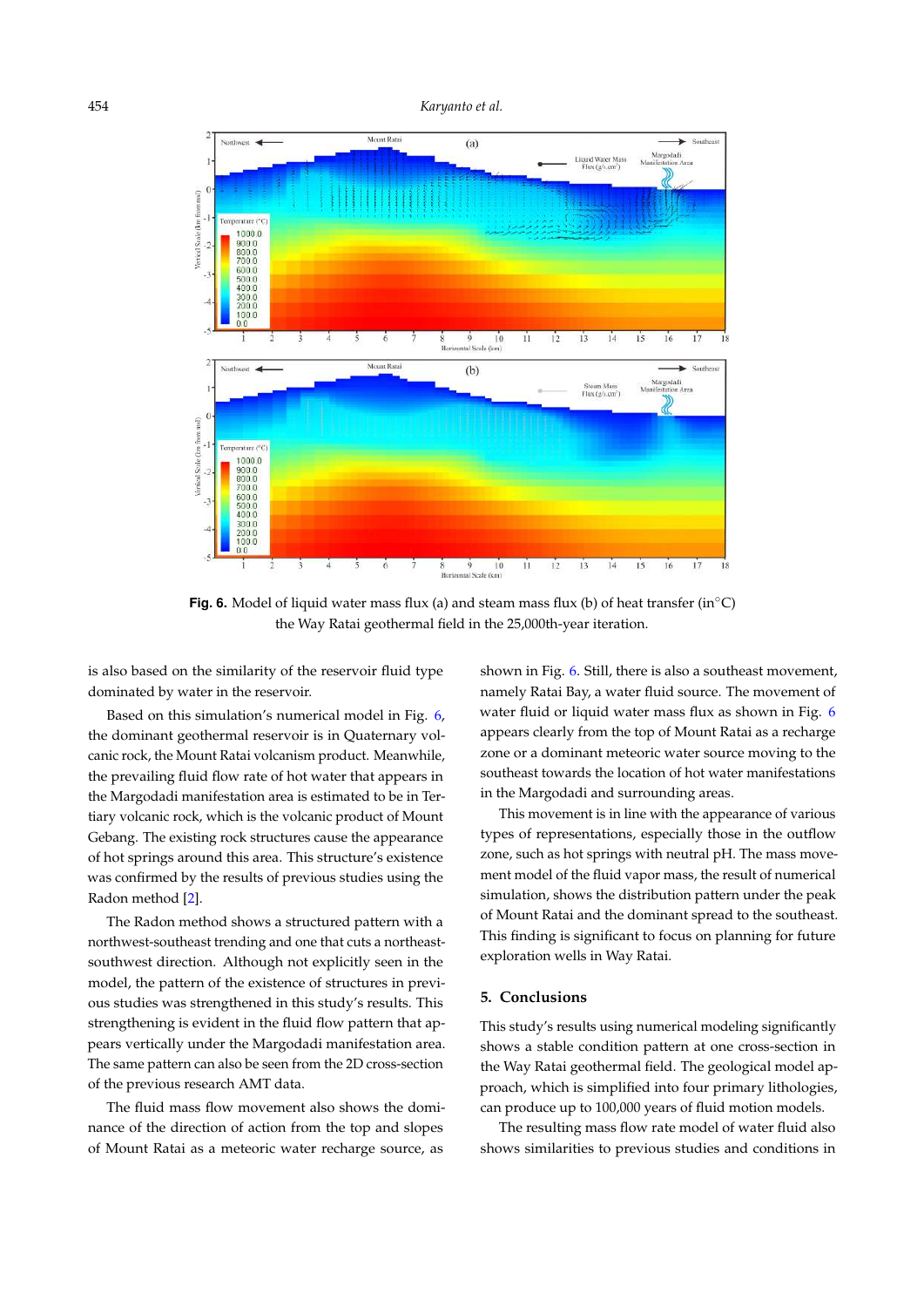the field, such as fluid at temperatures of 100◦C appearing in the manifestation area of Margodadi and surrounding. These results significantly indicate that the iteration period of 25,000 - 50,000 years is ideal for the Way Ratai geothermal system based on numerical simulations. In this period, it is possible to carry out the Way Ratai geothermal energy extraction process.

With a large enough area and thickness and a reasonably high reservoir temperature, the Way Ratai geothermal potential can be categorized as a high enthalpy system. However, the vapor fluid's mass distribution does not reach below the area near the coast or the current surface manifestations. This condition is in line with the Way Ratai geothermal field's actual requirements, which has not found any representations in the form of fumaroles or solfatara.

This model is quite an attractive model because the absence of fumarole and solfatara manifestations has made the study of the upflow zone of the Way Ratai geothermal system uncertain. A possible interpretation that can be conveyed is the presence of a cover layer or a very thick rock cap that causes the vapor fluid to be unable to penetrate to the surface. Therefore, the focus of the recommendation area for exploration drilling is to the southeast of the Ratai peak and above the Margodadi manifestation area.

#### **Acknowledgments**

Acknowledgments were delivered to the LPPM UNILA and Geophysical Engineering students who have helped collect data, processing, and model until completing this paper.

# **References**

- <span id="page-8-0"></span>[**1**] K. Karyanto, N. Haerudin, R. Mulyasari, S. Suharno, and P. Manurung, (2020) *"Geothermal Potential Assesment of Way Ratai Area Based on Thermal Conductivity Measurement to Measure Thermal Properties of Rocks"* **Journal of the Earth and Space Physics** *45*(4): 89–98. DOI: [10.22059/jesphys.2020.267095.1007048.](https://doi.org/10.22059/jesphys.2020.267095.1007048)
- <span id="page-8-1"></span>[**2**] H. Nandi, K. Karyanto, and K. Yudi, (2016) *"RADON AND THORON MAPPING TO DELINEATE THE LOCAL-FAULT IN THE WAY RATAI GEOTHERMAL FIELD LAMPUNG INDONESIA"* **ARPN Journal of Engineering and Applied Sciences** *11*(7): 4804– 4809.
- <span id="page-8-2"></span>[**3**] R. Donovan, K. Karyanto, N. Haerudin, and O. Dewanto, (2018) *"Studi Sifat Termal Batuan Daerah Lapangan Panas Bumi Way Ratai Berdasarkan Pengukuran Metode Konduktivitas Termal"* **Jurnal Geofisika Eksplorasi** *4*(3): 103–119. DOI: [10.23960/JGE.V4I3.1077.](https://doi.org/10.23960/JGE.V4I3.1077)
- <span id="page-8-3"></span>[**4**] S. Suryadi, N. Haerudin, K. Karyanto, and Y. Sudrajat, (2019) *"IDENTIFIKASI STRUKTUR BAWAH PER-MUKAAN LAPANGAN PANAS BUMI WAY RATAI BERDASARKAN DATA AUDIO MAGNETOTEL-LURIC (AMT)"* **JGE (Jurnal Geofisika Eksplorasi)** *3*(1): 85–97. DOI: [10.23960/JGE.V3I1.1033.](https://doi.org/10.23960/JGE.V3I1.1033)
- <span id="page-8-4"></span>[**5**] M. K. Putri and A. H. Suharno, *"Introduction to Geothermal System of Way Ratai"*:
- <span id="page-8-5"></span>[**6**] F. Vehling, J. Hasenclever, and L. Rüpke, (2018) *"Implementation strategies for accurate and efficient control volume-based two-phase hydrothermal flow solutions"* **Transport in Porous Media** *121*(2): 233–261. DOI: [10.](https://doi.org/10.1007/s11242-017-0957-2) [1007/s11242-017-0957-2.](https://doi.org/10.1007/s11242-017-0957-2)
- <span id="page-8-6"></span>[7] S. Borović, M. Pola, A. Bačani, and K. Urumović, (2019) *"Constraining the recharge area of a hydrothermal system in fractured carbonates by numerical modelling"* **Geothermics** *82*: 128–149. DOI: [10 . 1016 / j .](https://doi.org/10.1016/j.geothermics.2019.05.017) [geothermics.2019.05.017.](https://doi.org/10.1016/j.geothermics.2019.05.017)
- <span id="page-8-10"></span>[**8**] Y. Fujimitsu, Y. Ito, J. Nishijima, and D. Oka. "Numerical Modeling of Hydrothermal Systems around Kuju Volcanic Field-An Attempt of Numerical Modeling for a Broad Geothermal System". In: *Proceedings*. 2015.
- <span id="page-8-7"></span>[**9**] L. Magnusdottir and S. Finsterle, (2015) *"An iTOUGH2 equation-of-state module for modeling supercritical conditions in geothermal reservoirs"* **Geothermics** *57*: 8–17. DOI: [10.1016/j.geothermics.2015.05.](https://doi.org/10.1016/j.geothermics.2015.05.003) [003.](https://doi.org/10.1016/j.geothermics.2015.05.003)
- <span id="page-8-8"></span>[**10**] M. Pola, P. Fabbri, L. Piccinini, and D. Zampieri, (2015) *"Conceptual and numerical models of a tectonically-controlled geothermal system: A case study of the Euganean Geothermal System, Northern Italy"* **Central European Geology** *58*(1-2): 129–151. DOI: [10.](https://doi.org/10.1556/24.58.2015.1-2.9) [1556/24.58.2015.1-2.9.](https://doi.org/10.1556/24.58.2015.1-2.9)
- <span id="page-8-9"></span>[**11**] M. Matsumoto, (2020) *"A single-phase reservoir simulation method based on a roughly distributed and highly permeable fracture network model with applications to production and reinjection problems"* **Geothermics** *84*: 101744. DOI: [10.1016/j.geothermics.2019.101744.](https://doi.org/10.1016/j.geothermics.2019.101744)